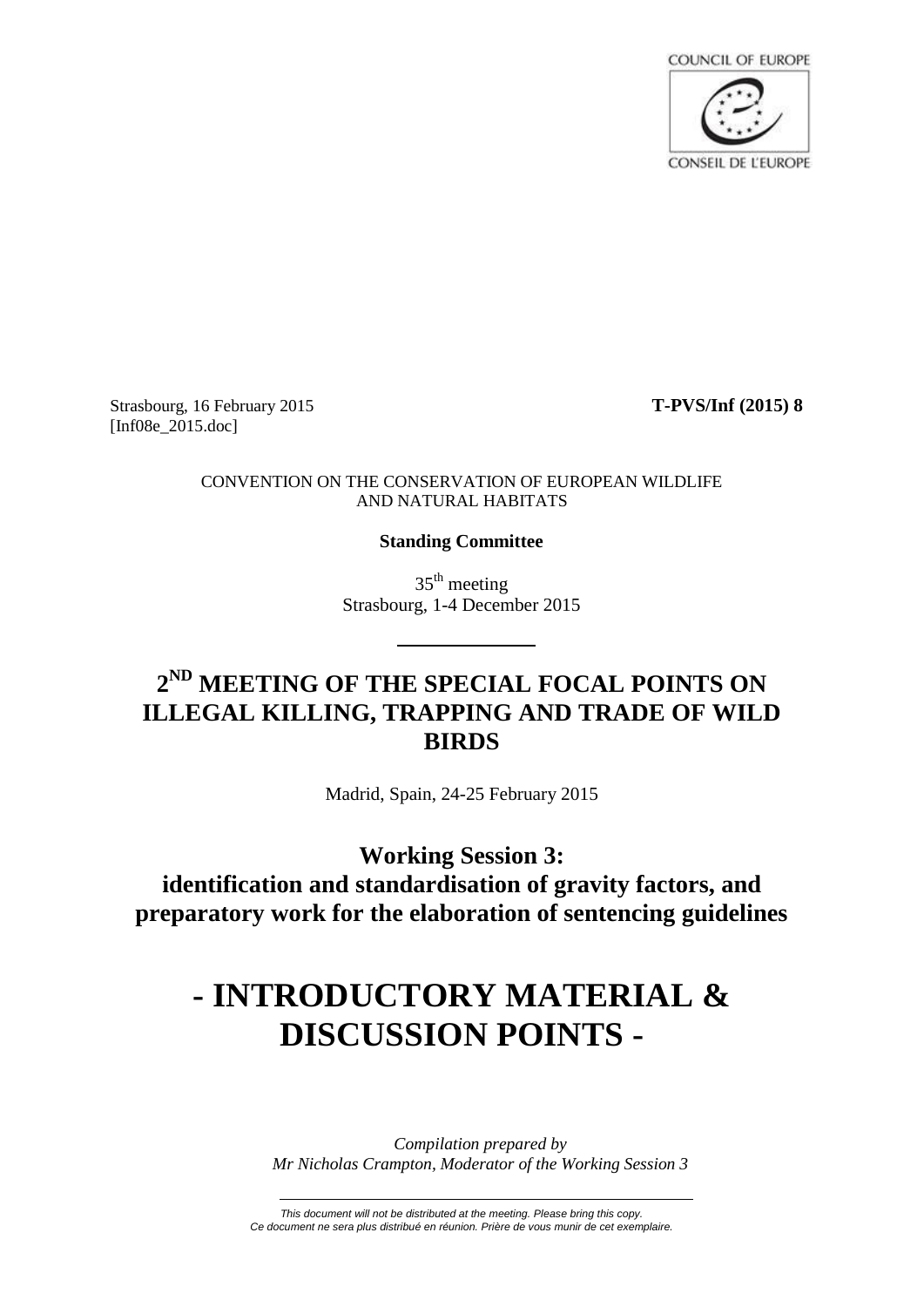



# **2 ND MEETING OF THE SPECIAL FOCAL POINTS ON ILLEGAL KILLING, TRAPPING AND TRADE OF WILD BIRDS Implementing the Tunis Action Plan 2013 – 2020**

## *Working Session 3: Identification and standardisation of gravity factors, and preparatory work for the elaboration of sentencing guidelines.*

# **INTRODUCTORY MATERIAL & DISCUSSION POINTS**

**This document, together with two others, seeks to provide background information and explain the approach and some proposals of the moderator and thereby set the scene for discussion. The second, separate, document analyses the replies to the Secretariat's Questionnaire on 'gravity factors'. Distributing these two in advance to participants allows them to read them beforehand. The third, analysing the moderator's Questionnaire on 'sentencing legislation', will be available either before or at the Working Session. This will remove the need for an introductory talk by the moderator thus allowing maximum time for others to contribute in the time allocated.** 

### **PART A. GRAVITY FACTORS**

The TAP proposes that these be **'identified and standardised'**. Any consideration of this part needs to start by answering two basic questions which will allow us to understand the TAP as a whole:

### **1. What does the TAP seek to achieve?**

*Answer:* To fulfil the aims of the Bern Convention, particularly but not exclusively, in relation to birds (birds are a good focus as, in terms of species and specimens, they are a particularly numerous variety of fauna with particularly obvious, substantial and persistent forms of illegality).

### **2. By what means?**

*Answers:*

a. It proposes a multi-disciplinary approach covering **'Biological and Institutional'**, **'Awareness'** as well as **'Enforcement and Legal'** aspects to create an inter-connected three-pronged attack on wildlife crime.

b. It proposes both *general objectives* which are capable of being achieved across a range of national jurisdictions and cultures, as well as *types of action* aimed at achieving the objectives: eg. under **'Awareness'** is listed *'Positive biodiversity education is put in place'* inter alia through *'Birds and Ecosystem knowledge, and importance of both to people and responsibility of people as 'guardians of nature', are integrated into school Curricula'*.

c. This multi-disciplinary approach is to be used by *national institutions and authorities*.

d. Precise methods for achieving the objectives or implementing the proposed actions are not specified, intentionally leaving plenty of scope for implementation through different jurisdictions.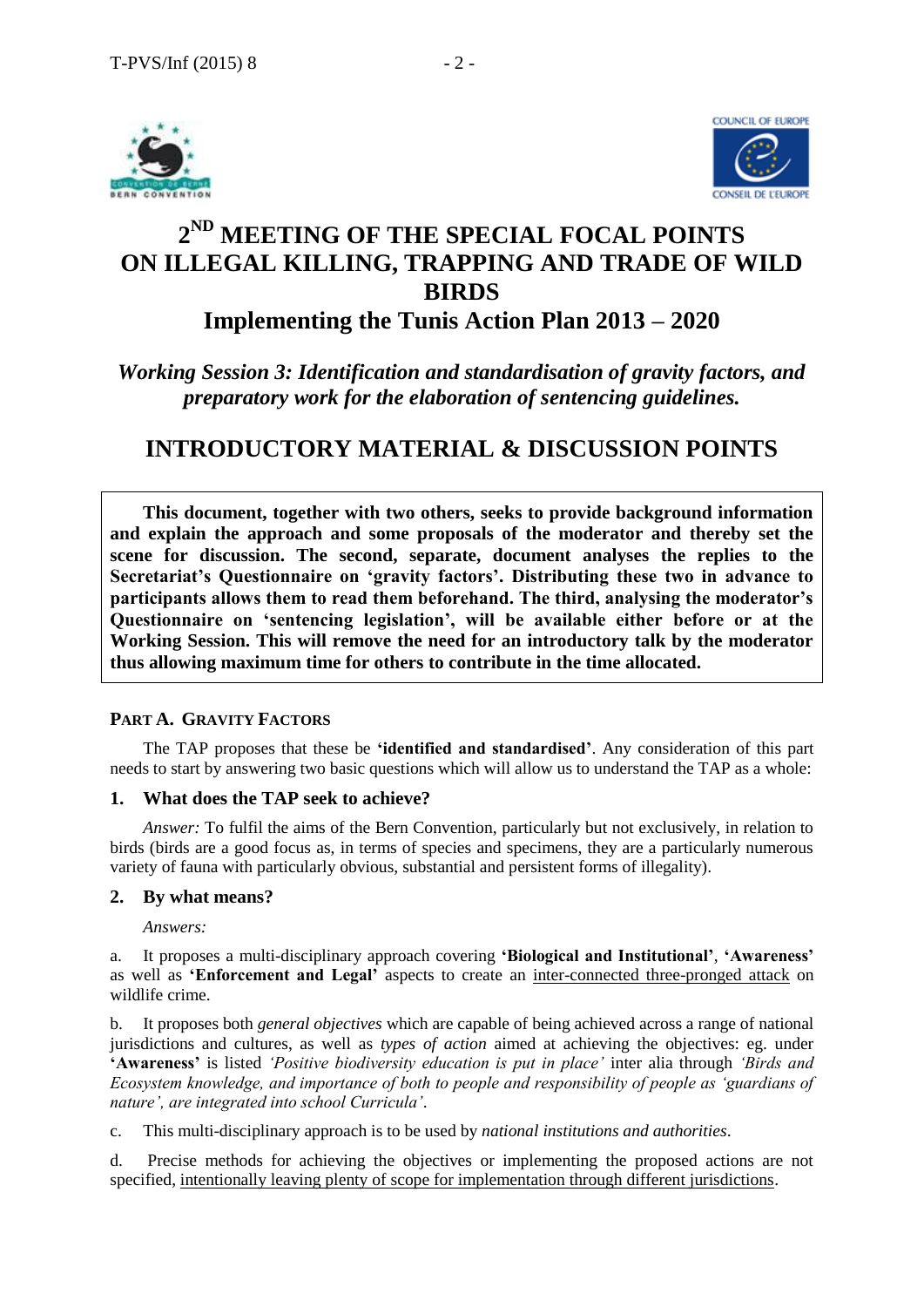e. It is with this understanding of the TAP that we should approach the proposals for offence *'Gravity Factors'* and *'Sentencing Guidelines'*.

f. In respect of the proposal for Gravity Factors the 'Objectives' are: *'Gravity Factors that may influence prosecution and sentencing decisions are identified and standardised'* and *'Investigators and Judiciaries to be familiar with National wildlife crime priorities, the purpose of CISs and offence gravity factors, and Judiciaries be encouraged to use these to inform sentencing guidelines'*.

g. The explanatory comment above the list of gravity factors reads: *'Development and agreement on a list of Gravity Factors taking into account….'*

h. The TAP list is thus a **basic list** of frequently encountered aspects of wildlife crime or points which flow from the analysis of wildlife crime as 'sui generis' because it is, uniquely, 'species focussed', to be found in the comments earlier in the 'Enforcement and Legal Aspects' section (eg. *'Recognising that wildlife is to be conserved for both its own intrinsic value and its socio-economic benefits'* and *'Recognising that the species comprising the ecosystem are the 'beneficiary' of wildlife conservation legislation, and thus that changes in human behaviour towards wildlife may have to occur'*.) The list of factors was not intended to be full, complete and exclusive. It was intended to provide an objective, reasonably comprehensive, *preliminary basis or framework for both investigators and prosecutors, and also the judiciary*, to use to begin to evaluate, and thus understand, wildlife crime *in a similar way*.

i. Each point on the TAP list of factors was intentionally short, intending to point out possible aspects to be found in bird or any wildlife crime. Because of the need for the TAP as a whole to be 'user friendly' within a wide range of (sometimes very different) national social structures and judicial systems, the factors were not defined in any detail. Nothing in the TAP is intended to be used without adaptation to local circumstances.

#### **THEREFORE, following the comments in the Replies to the Secretariat's Questionnaire to Parties on implementation, whilst those attending are welcome to raise others, the following three questions appear to arise for us to consider:**

- *(1) Does the list of factors need any additions? If so, what?*
- *(2) Does any of the list need amplification, clarification or re-definition? If so how?*
- *(3) Is acceptance and implementation of the TAP better served by restricting it to general objectives and actions or by detailed and prescriptive requirements?*

**It is proposed that the Working Session focusses initially on these three questions as a means of promoting discussion on 'identified and standardised' offence 'Gravity factors' to achieve the implementation of the TAP, and that it considers the analysis of the Replies by Parties to the Secretariat's Questionnaire, together with the possible synthesis that it contains see separate document.** 

#### **PART B. SENTENCING GUIDANCE**

#### **1. Introduction**

1.1 This part seeks to focus on the task of *'prepar(ing) guidance for sentencing, with the aim of giving the judiciary the necessary background for taking informed decisions'*. Perhaps a suitable place to begin to consider sentencing for any type of crime is to ask the question, **'Is judicial guidance on sentencing useful'**? In attempting to answer this there are at least three considerations.

1.2 *First*, what are the main **criticisms** in the media **of criminal/penal sentences imposed by the judiciary**? I suggest two often occur *(are there others?)*:

a. **Inconsistency** – imposing substantially different sentences for apparently similar offences, and,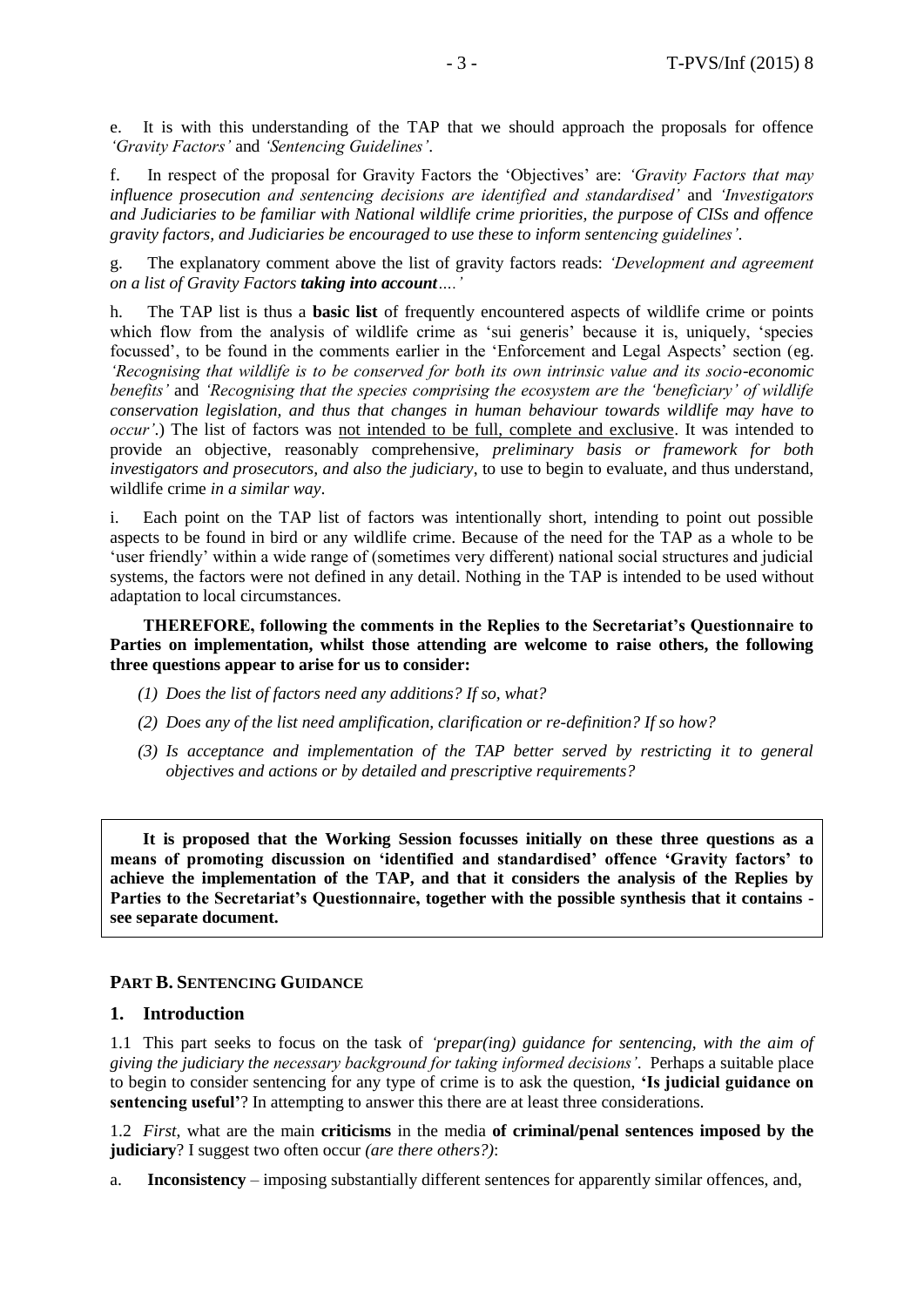- b. **Undue leniency** including imposing sentences which rarely or never use the upper range of penalties provided in the legislation.
- 1.3 Results of these criticisms include:
- a. Lack of understanding of or respect for both judiciary and the legislation by the public at large.
- b. Difficulties for defence lawyers in advising clients charged with such offences on possible outcomes.
- c. Difficulties in achieving the social benefit sought by the legislators.
- d. Uncertainty and inconsistency in attitude adopted by enforcers police, prosecutors.

1.4 The cause of both of these criticisms is essentially the same: different judges within a jurisdiction using different criteria, or giving different weight to similar facts, when assessing the seriousness of broadly similar cases, or similar types, of a particular crime.

1.5 *All jurisdictions have to deal with this problem, and different solutions are attempted. All have to respect the principle of judicial independence, whilst providing the judiciary with the means of seeking to avoid the twin problems of inconsistency and undue leniency. Finding a way to achieve this, which is acceptable across a wide range of judicial systems, is the bold task the TAP seeks to achieve.*

1.6 *Secondly,* we should consider what the **aims of imposing (criminal) sanctions** (and thus also of a prosecution) should be. These are commonly identified as including:

- a. Punishment expressing disapproval,
- b. Deterrence for public protection through crime reduction,
- c. Removal of gain including making practical reparation by the offender,
- d. Reform or rehabilitation of the offender

1.7 *Thirdly,* we should consider the **purpose of guidelines**, what we might hope to achieve through their use. I suggest the following, which is based on the approach in England and Wales for any crime:

- a. Provide structured approach using objective criteria,
- b. Promote consistency of approach and outcome,
- c. Promote proportionality of sentences (ECHR compliant),
- d. Increase transparency of sentencing process for public understanding.

#### **2. Implementing the Tunis Action Plan 2013 - 2020**

2.1 The TAP called for each jurisdiction to create its own 'guidelines' (assuming such are lawful within that jurisdiction, as in some they are not.) It was not envisaged that there would be a single set of these, applicable across all Parties, but a series of such within each jurisdiction where such are allowed. Thus the TAP stated aim was that*: 'Sentencing is more consistent and transparent through the establishment of Sentencing Guidelines enabling that serious wildlife crimes receive substantial sanctions, using the full range of sentencing options, thereby implementing 'zero tolerance' of wildlife crime through adopting the approach of 'proportionate intolerance' which is ECHR compliant and based on National Priorities and gravity factors.'* 

2.2 Sentencing practice or guidelines are *only possible within a criminal jurisdiction vis a vis specific legislation which has a range within the penalties provided by that legislation*, regardless of the type of crime involved. The principle of judicial independence within each jurisdiction is absolute, and the legal principles of each jurisdiction will determine what judges may take into account when considering how to decide cases. Usually, international treaties need to be ratified or in some way incorporated into national law before judges will be able to take note of them. *It follows that 'international sentencing guidelines' are impossible.*

2.3 However, if we consider the **identified criticisms**, the **aims of sentencing** and the **purposes of guidelines**, and apply to them the **gravity factors** agreed (as amended?) under the TAP, it might be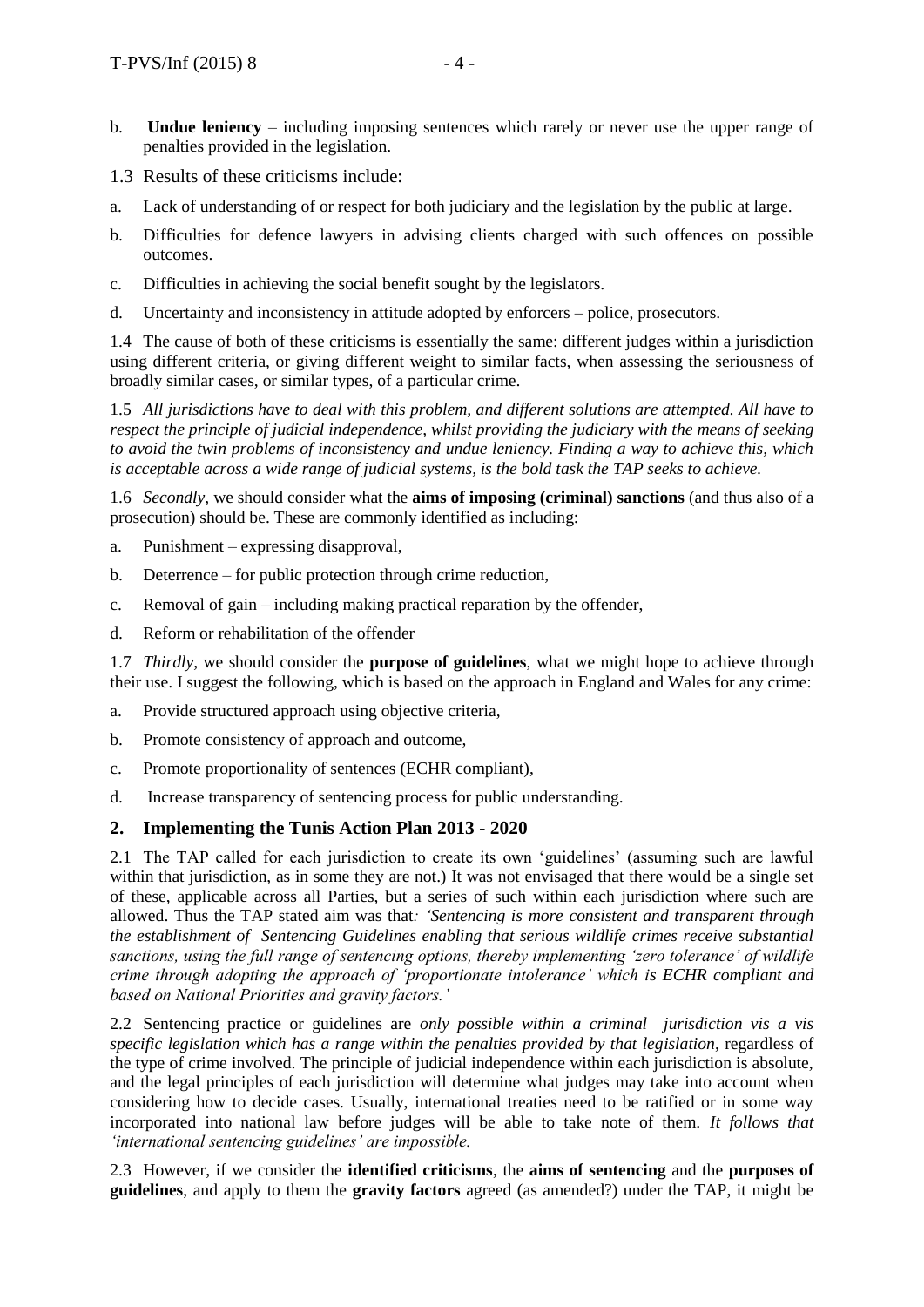possible to identify a set of principles and objective criteria which could assist in developing **comparable sanction regimes**, with the view to implementing a common vision, eg. that the provisions of an international treaty or convention should be upheld in a similar manner and degree within a number of jurisdictions, whose governments have signed such a treaty or convention, with the aim of preventing one or more signatory countries from becoming a 'loophole' in its implementation by being lax in the enforcement of legislation giving effect to it. This may be seen as a form of **'international judicial or enforcement mutuality'**.

2.4 Could this assist national jurisdictions, either to create formal 'sentencing guidelines', where such are lawful, or to develop judicially agreed guidance or other mechanisms of a more informal nature aimed at (i) better consistency in sentencing and (ii) the full use of the sanctions made available under legislation, without infringing the principle of judicial independence? The 'legislation' Questionnaire is intended to reveal both similarities and differences in the sanction options available to enforcers and judiciaries in a range of countries.

**Accordingly, it is proposed that the Working Session considers whether there are principles which can be applied to wildlife crime enforcement to assist in the development of 'comparable sanction regimes'? Possible 'Principles' are set out below. Discussion may be informed by the analysis of the Replies to the 'legislation' Questionnaire on currently available national sanctions and penalties, set out in a separate document.** 

#### **3. Possible 'Principles' applicable to the imposition of national sanctions for wildlife crime. (Are there any others?)**

- 1. That the beneficiary of the legislation is the ecosystem and the species that comprise it.
- 2. That the ecosystem is transnational and therefore requires a multi-national approach to its conservation.
- 3. That as each national legislation seeks to implement the same international convention, it should adopt the same aims as the convention, as should the judiciary in implementing and enforcing it.
- 4. That all Parties should enact legislation with similar maximum sanctions, and/or provide for a similar range of sanction options.
- 5. That 'international judicial or enforcement mutuality' should be a relevant factor in seeking to implement an international Convention to ensure its aims are met across Convention Parties. This means having regard to sanction levels or approaches in other jurisdictions to ensure a degree of harmonisation or similarity of outcomes for similar cases, without infringing judicial independence.
- 6. That ineffective enforcement or markedly lower sanctions in one Party defeat the intention of the whole Convention.
- 7. That relevant biological and ecological information, including conservation activities, concerning the species or habitats involved in the offence(s) ('Conservation Impact Statements') from an objective source(s) be available in a legally admissible form to the tribunal or person imposing sanctions.
- 8. That a common list of basic factors to assess the seriousness of each case should be considered and applied across all and within each jurisdiction. This list should not be seen as exhaustive.
- 9. That gravity of an offence should be determined by both the 'damage' (actual or potential) done and the 'culpability' of the offender for that damage/harm.
- 10. That the full range of sanction options under the legislation should be used objectively according to the gravity of the offence. (Is it possible to identify 'trigger points' for specific types of sanction, using a list of gravity factors to be used across a number of jurisdictions?)